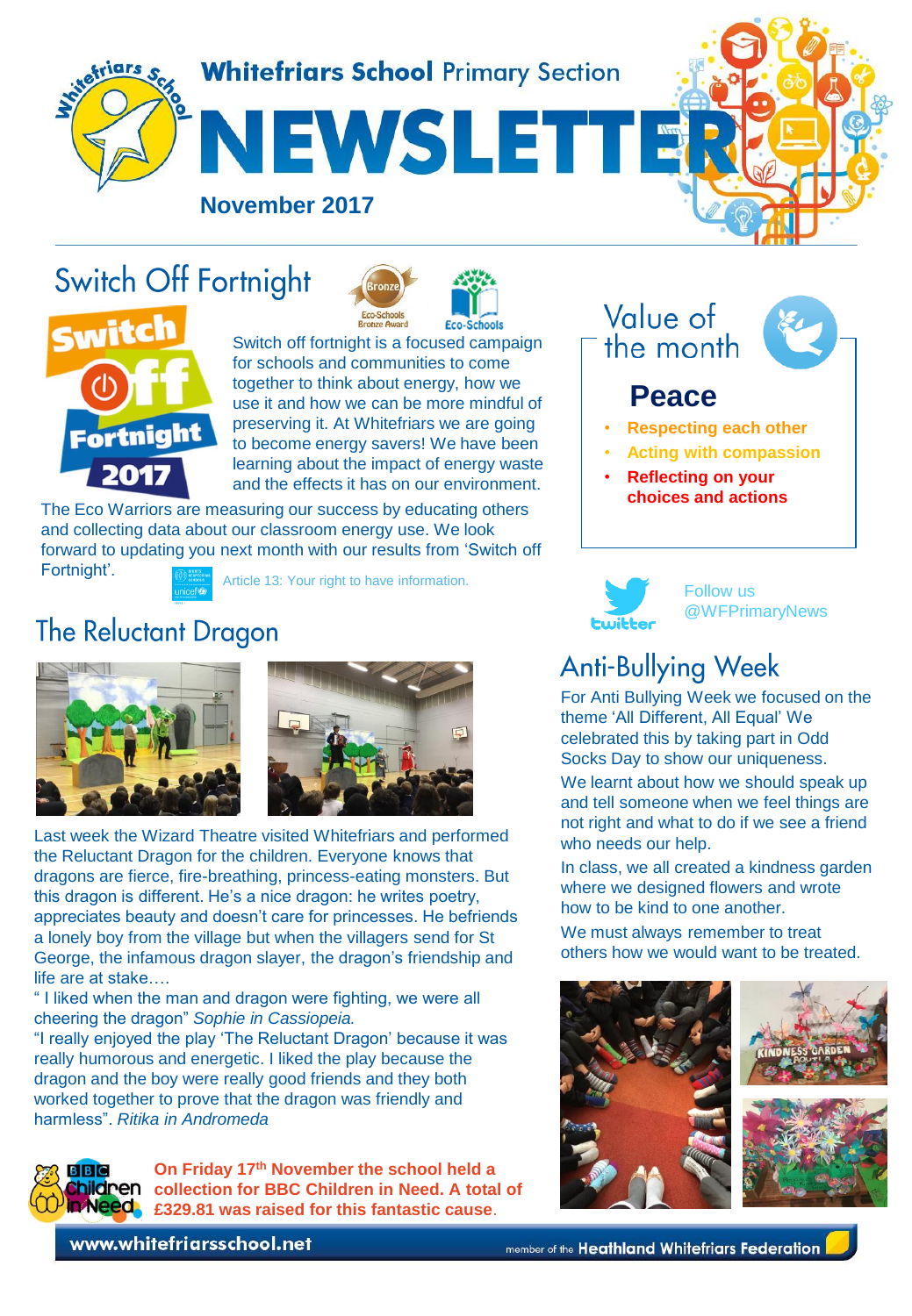

### **Introducing Our New RRSA Ambassadors**

Whitefriars school is a 'Rights Respecting School', this means we are part of the Unicef UK programme which aims to put children's rights at the centre of our school ethos and culture. We currently have our Level 1 Award and this year we will be making progress towards achieving our Level 2 Award. As a Rights Respecting School, we believe it is important to continue to teach, practise, respect, protect and promote the United Nation Convention on the Rights of the Child (UNRC). Over the last couple of weeks each class has democratically voted for their Rights Respecting Ambassadors. These ambassadors are part of the 'Article 12 Group' where we will work together to discuss and create pro-active strategies to help ensure that everyone within our school community puts the UNCRC into practice, which is based on the principles of: equality, dignity, respect, non-discrimination and participation.

| <b>Ariara</b>                                                                     | UNCRC stands for the United Nations Convention on the Rights of a Child.<br>It's a list of rights that all children, everywhere in the world, have,<br>There are 54 orticles in the list and 42 of these are rights for oblidees. | The rights on this list are all the things that children and young people need to make sure that they are beattiv. happy and sale.<br>(The others are about how adults and covernments should work together to make sure all children get all their rights). |                                                                                                                     |
|-----------------------------------------------------------------------------------|-----------------------------------------------------------------------------------------------------------------------------------------------------------------------------------------------------------------------------------|--------------------------------------------------------------------------------------------------------------------------------------------------------------------------------------------------------------------------------------------------------------|---------------------------------------------------------------------------------------------------------------------|
| Article f:                                                                        | Article 12                                                                                                                                                                                                                        | Article 23                                                                                                                                                                                                                                                   | Article 34:                                                                                                         |
| Evenings under 18 hos these rights<br>Artistic 2:                                 | Your right to say what you think aboutd happen.<br>and he latened to:                                                                                                                                                             | Your right to special care and support if you are<br>(Espidud)                                                                                                                                                                                               | The government should protect children from<br>vental shape.                                                        |
| All children have these rights no matter what!                                    | Activis (8)                                                                                                                                                                                                                       | Artists 24                                                                                                                                                                                                                                                   | Article AS                                                                                                          |
|                                                                                   | Your right to have information.                                                                                                                                                                                                   | Your right to good food and water and to see the                                                                                                                                                                                                             | You have the natt not to be sold.                                                                                   |
| Artists 3                                                                         | Armeta 14                                                                                                                                                                                                                         | thicker if you pre-ct.                                                                                                                                                                                                                                       | Arawie 3d                                                                                                           |
| Eventone who works with children should<br>always do what is best for each child. | Your right to follow your own religion.                                                                                                                                                                                           | Article 24                                                                                                                                                                                                                                                   | You should be ontacted from doing things that<br>could harm you.                                                    |
|                                                                                   | Article 15                                                                                                                                                                                                                        | Children who are not leave with their furnities<br>should be checked on requirefy to make way they                                                                                                                                                           |                                                                                                                     |
| Artistic 4:                                                                       | Your right to meet with french and join groups<br>and rices.                                                                                                                                                                      | <b>ALC: US</b>                                                                                                                                                                                                                                               | Article 37.                                                                                                         |
| The government should make sure that all                                          | Article 16:                                                                                                                                                                                                                       | Arnicle 26:                                                                                                                                                                                                                                                  | Your night to be treated fairly if you break the law.                                                               |
| the state is aldeis are accepted arms                                             | Your not! to have orivacy                                                                                                                                                                                                         | The right to extra money if your family heart't got                                                                                                                                                                                                          |                                                                                                                     |
| Artistic E.                                                                       | Article 17/                                                                                                                                                                                                                       | endugs to live on.                                                                                                                                                                                                                                           | Arawie 38                                                                                                           |
| Learn how to use your rights as you provide.                                      | Your right to honest information from<br>newspapers and television that you can<br>understand.                                                                                                                                    | Arnold 27:                                                                                                                                                                                                                                                   | Children should be protected during a year and<br>not allowed to fight in the army if they are.<br><b>Lindan 15</b> |
| Armsheith                                                                         |                                                                                                                                                                                                                                   | Your right to a good standard of living                                                                                                                                                                                                                      |                                                                                                                     |
| You have the right to life and to be healthy.                                     | Artiste 18:                                                                                                                                                                                                                       | Arniste 20.                                                                                                                                                                                                                                                  | Arnivin 30                                                                                                          |
|                                                                                   | Eath currents shore responsibility for bringing up<br>their children, and they should always think.                                                                                                                               | Your nam to learn and go to school.                                                                                                                                                                                                                          | Children should get special herp if they have been<br>obcised.                                                      |
| Artistic 7-                                                                       |                                                                                                                                                                                                                                   | Artistic 20.                                                                                                                                                                                                                                                 |                                                                                                                     |
| Your rant to a name and nationally.                                               | plying what is best for each child.                                                                                                                                                                                               | Your right to become the best that you can be:                                                                                                                                                                                                               | Artistic 40                                                                                                         |
| Arright #                                                                         | Activity 19                                                                                                                                                                                                                       | Article 20                                                                                                                                                                                                                                                   | Your note to legal help it you have been accused                                                                    |
| The government should respect your night to<br>a name, nationality and family     | You should not be formed and should be looked<br>ofter and listed safe.                                                                                                                                                           | Your right to use your own language.                                                                                                                                                                                                                         | of lampices the law                                                                                                 |
| Article St.                                                                       | Artista 90                                                                                                                                                                                                                        |                                                                                                                                                                                                                                                              | Article 44:                                                                                                         |
| Your right to be with your perents if the m                                       | You should be looked after angerty if you can't<br>Eve with your own family.                                                                                                                                                      | Artists 31                                                                                                                                                                                                                                                   | If the laws in your country protect you befor then<br>the rights in this list those lows should stay                |
| <b>What's beat for vice</b>                                                       |                                                                                                                                                                                                                                   | You have the right to play and relax.                                                                                                                                                                                                                        |                                                                                                                     |
| Article 50:                                                                       | Article Of                                                                                                                                                                                                                        | Article 22:                                                                                                                                                                                                                                                  | Article 42                                                                                                          |
| Your right to see your family if they live in<br>another country.                 | Your right to buy in the hest place for you if you<br>conition with what corrects                                                                                                                                                 | You should be archeored from work that in<br>danawais                                                                                                                                                                                                        | The government must let children and families<br>krow about their rights                                            |
| Article 14:                                                                       | Article 22.                                                                                                                                                                                                                       | Arnivia 231                                                                                                                                                                                                                                                  |                                                                                                                     |
| Your right not to be taken out of the country.<br>dezaly                          | Refuzee children have the same notitives<br>children born in England.                                                                                                                                                             | You should be conteched from dangerous shares.                                                                                                                                                                                                               |                                                                                                                     |

### **School Awards**

Congratulations to all the following children who achieved their Bronze and Silver Awards this month.

\_\_\_\_\_\_\_\_\_\_\_\_\_\_\_\_\_\_\_\_\_\_\_\_\_\_\_\_

### **Bronze Awards:**

Mia ~ Cassiopeia Jade ~ Hercules Sana ~ Cassiopeia Amel ~ Orion Eva ~ Orion Patryck ~ Orion Zehao ~Orion Dhairya ~ Orion Rhys ~ Orion Lujain  $\sim$  Orion

### **Silver Awards:**

Hana ~ Hercules Kimi ~ Aquila Jeet ~ Pisces Mrinali ~ Andromeda Zeyuan ~ Andromeda Abel ~ Andromeda Liliana ~ Andromeda Abdillahi ~ Aquila Samim ~ Aquila Janvi ~ Pisces

Article 29 : Your right to become the best that you can be

#### Nursery ~ Ishrah and Vansh

- Reception ~ Ayyub and Safah, Niya and Ridaan, Khadeeja and Faizan
- Year 1 ~ Abaan and Nolene, Robert and Stefania, Sarah and **Dastan**
- Year 2 ~ Maariya and Alex, Seerat and Saif, Zara and Umar
- Year 3 ~ Vasavi and Leith, Ibrahim and Lujain, Tatiana and Max
- Year 4 ~ Vaidik and Hana, Darius and Beheshta
- Year 5 ~ Kyle and Mariam, Daisy and Tomasz
- Year 6 ~ Faaz and Lexi, Ritika and Rihan



Article 12 : You have the right to say what you think should happen and be listened to.